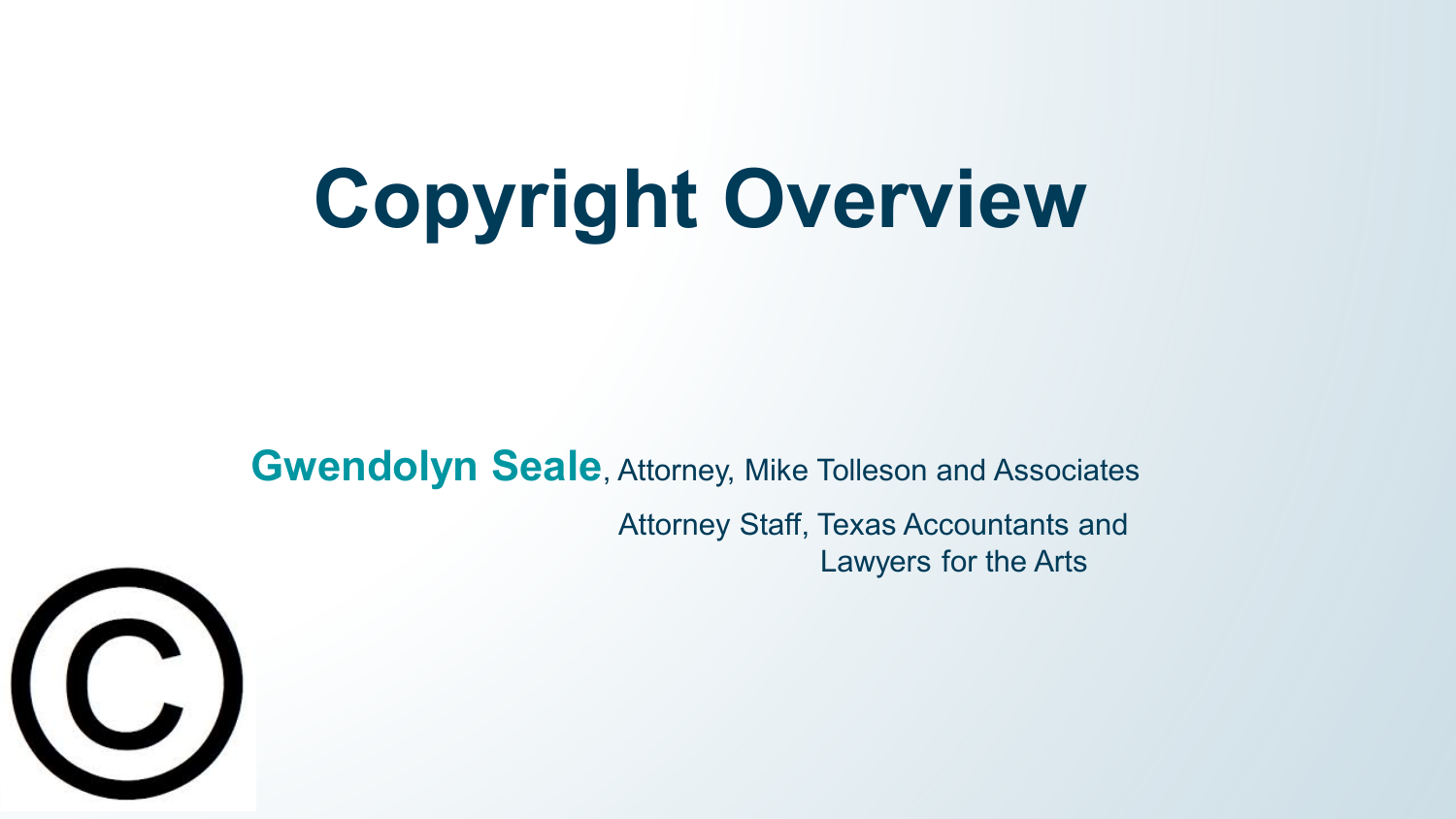### **WHAT IS COPYRIGHT?**

- Copyright law protects original works of authorship fixed in a tangible medium of expression
- Types of original works of authorship
	- Literary works
	- Musical works, including any accompanying words
	- Dramatic works, including any accompanying music
	- Pantomimes and choreographic works
	- Pictorial, graphic, and sculptural works
	- Motion pictures and other audiovisual works
	- Sound recordings
	- Architectural works





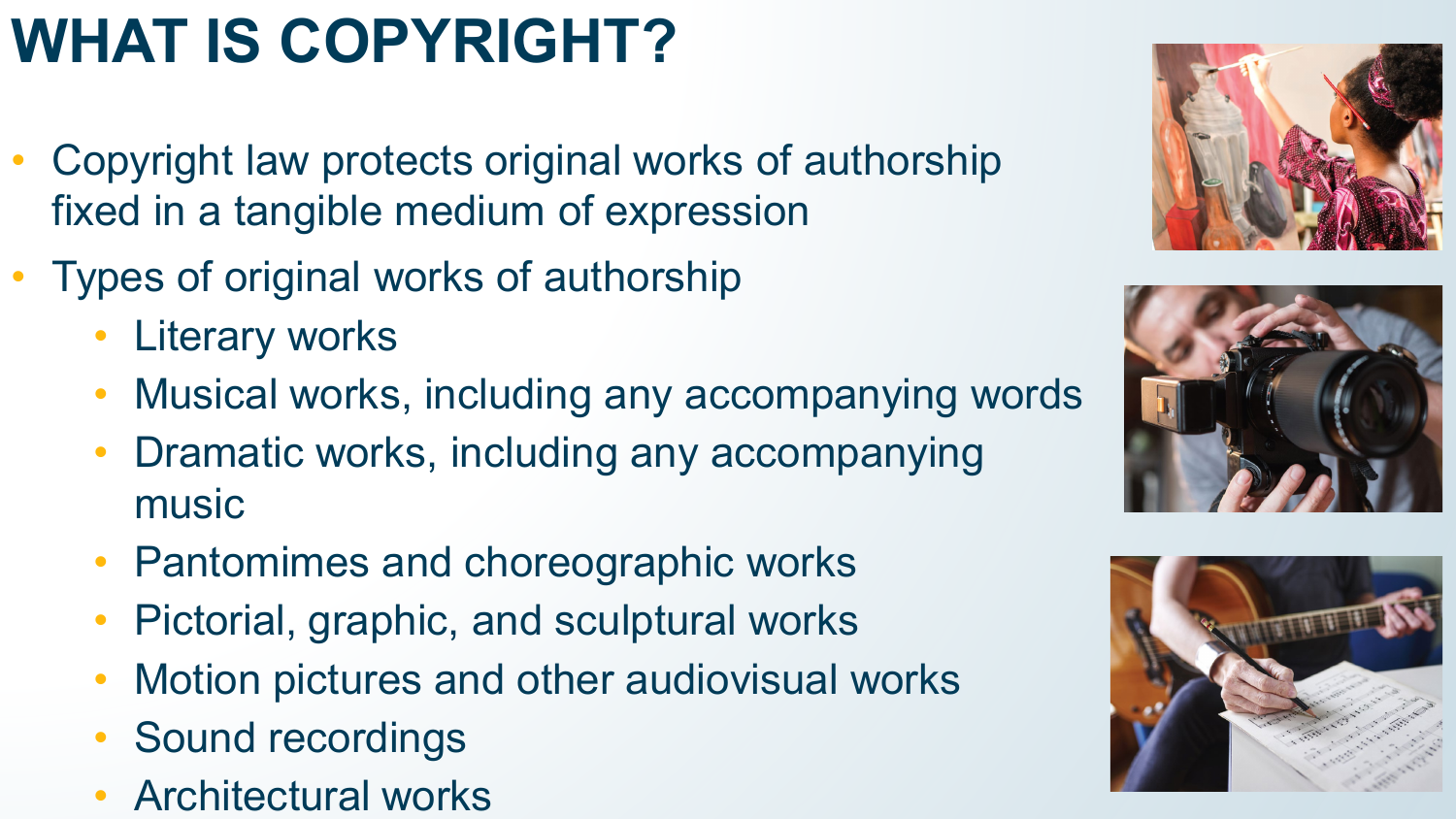### **EXCLUSIVE RIGHTS**

- Reproduce copies
- Distribute copies to others
- Perform the work publicly
- Display the work publicly
- Transmit sound recordings digitally
- Prepare derivative works





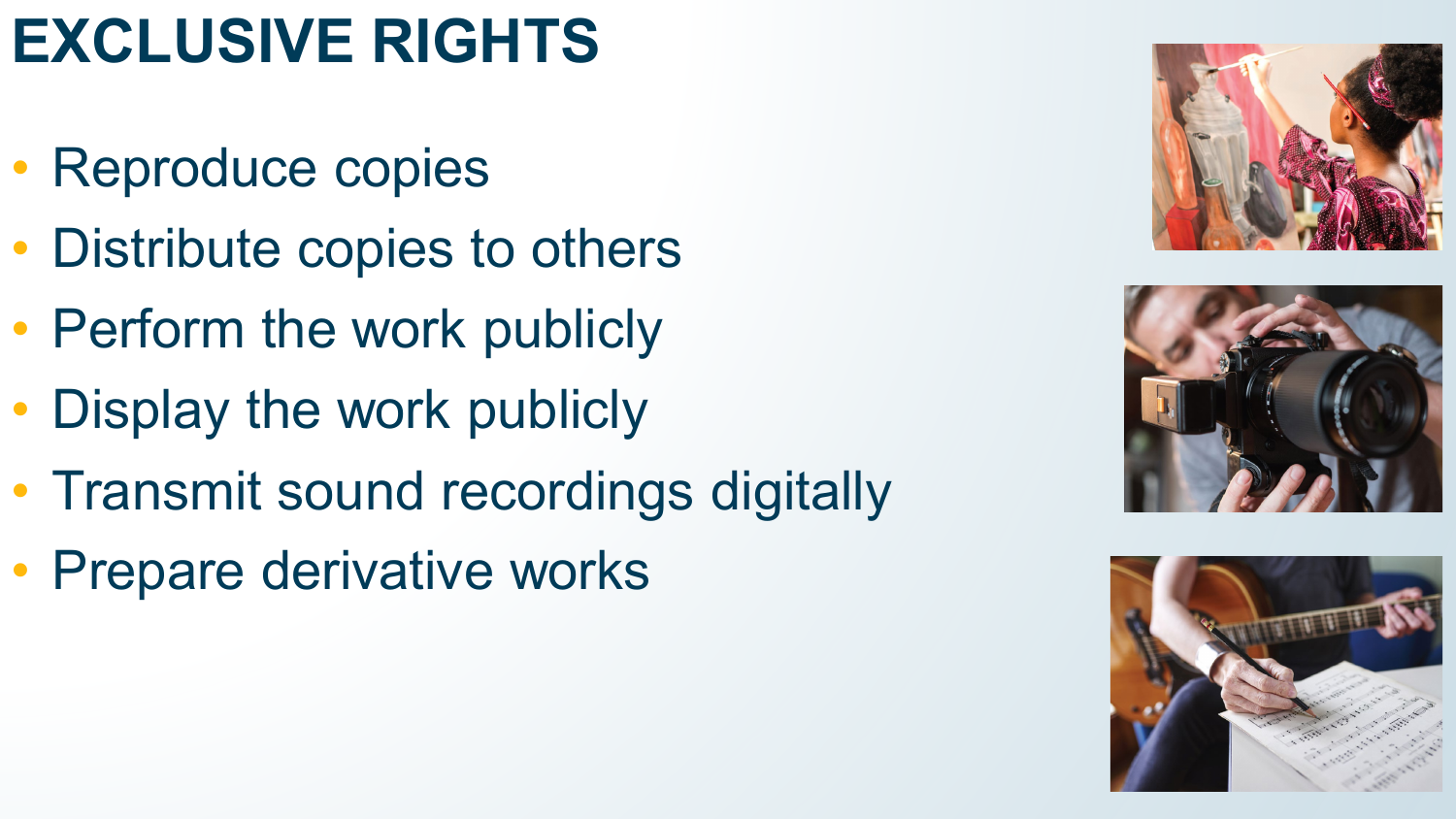#### **WHO OWNS THE COPYRIGHT IN A WORK?**

- Creator(s)
- Employer/Commissioner
	- Employees in the course of their employment
	- Specially commissioned works in certain categories named by law
- A successor or assignee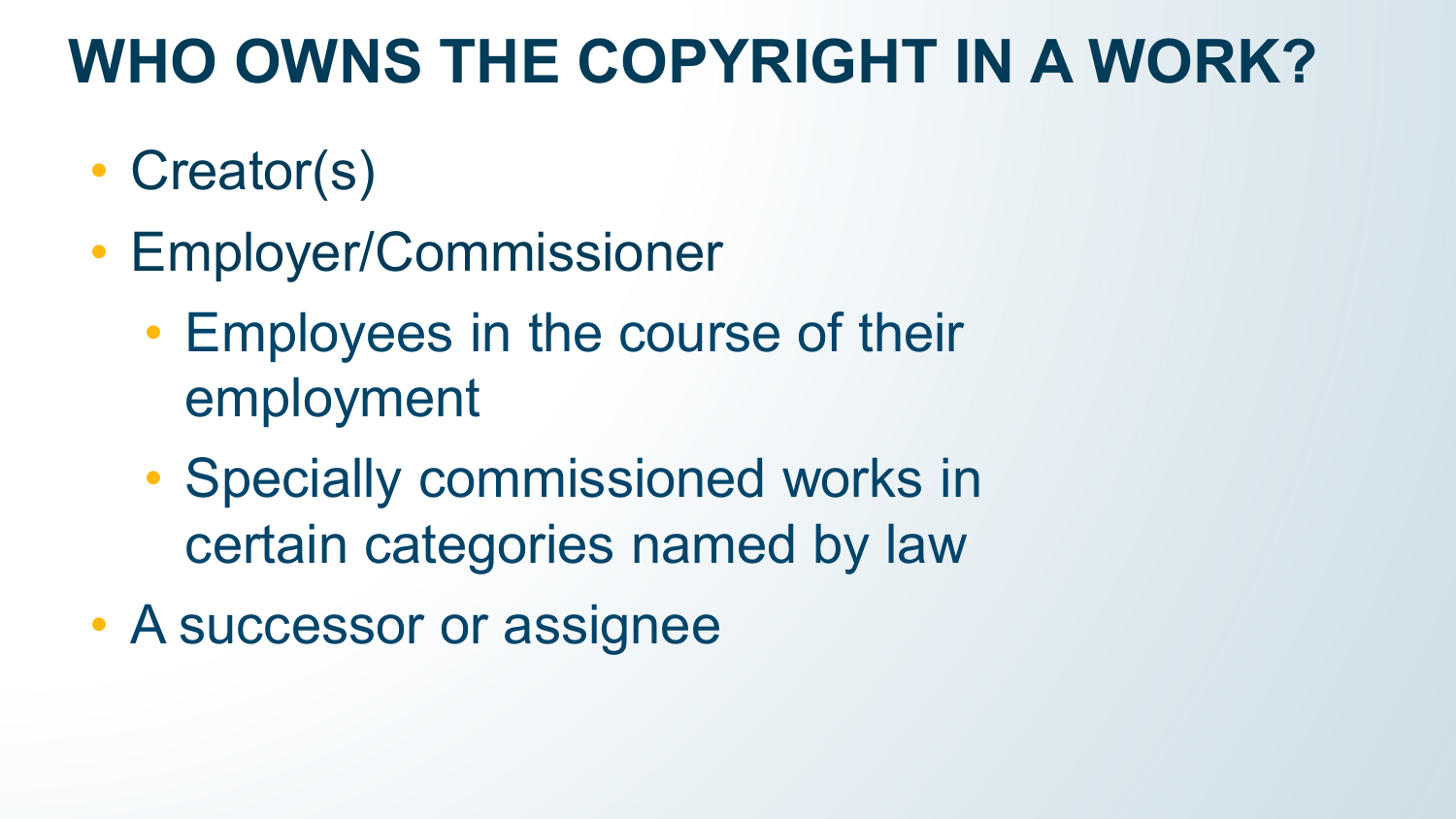## **Term of Copyright**

- After January 1, 1978, life of the author (last surviving) + 70 years
- If prepared in scope of employment or a specially commissioned work: 95 years from publication or 120 years from creation (whichever shorter)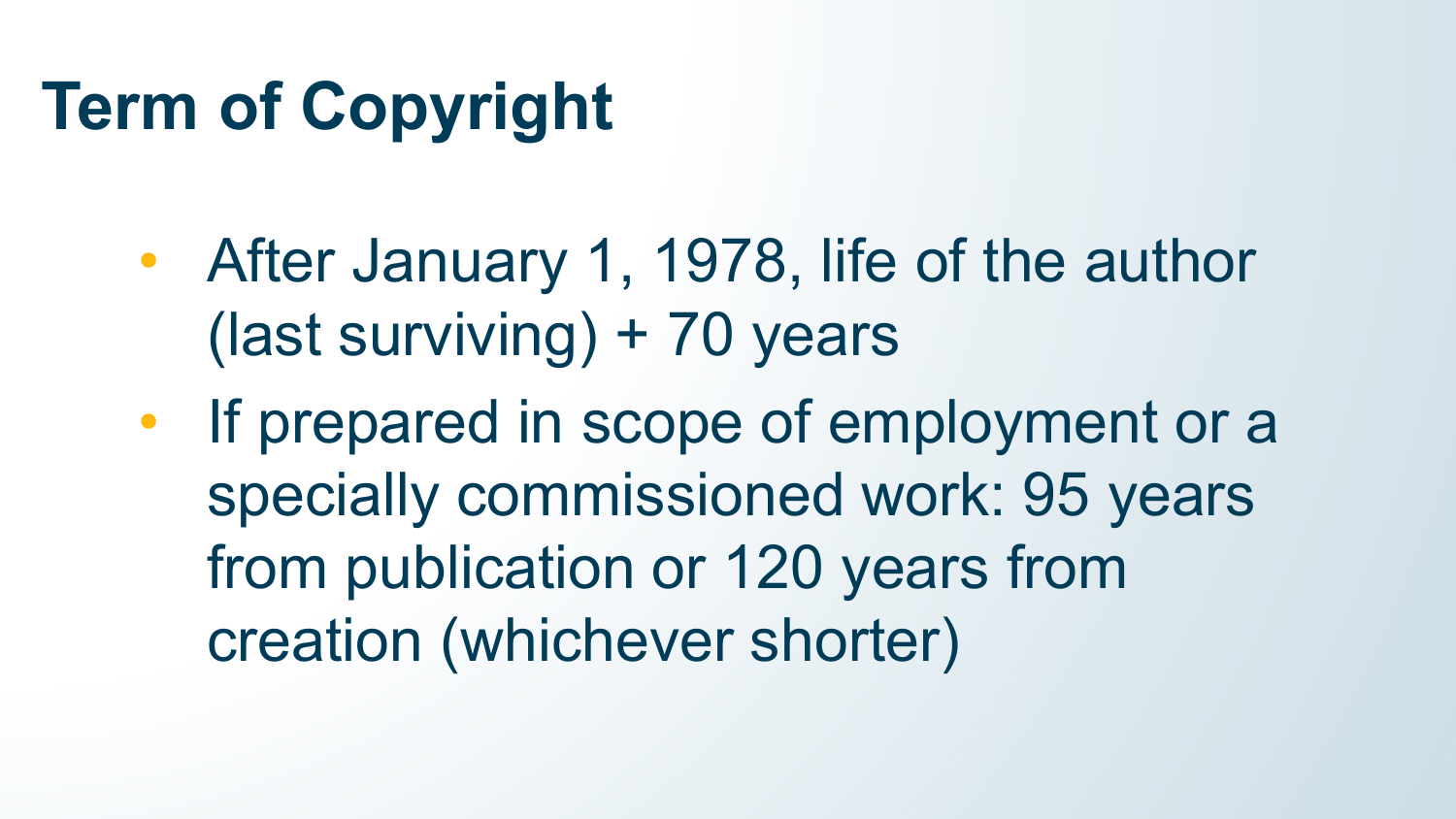### **REGISTER YOUR WORKS WITH THE COPYRIGHT OFFICE!**

- Ownership is of public record
- **Presumption of validity**
- **Must** be registered in order to bring an infringement lawsuit
- If you register your work before an infringement occurs (or within 3 months of its publication), you can be eligible for statutory damages + attorneys' fees
	- \$200 -- \$30,000 for innocent infringement
	- up to \$150,000 for willful infringement
	- attorneys' fees
	- some court costs



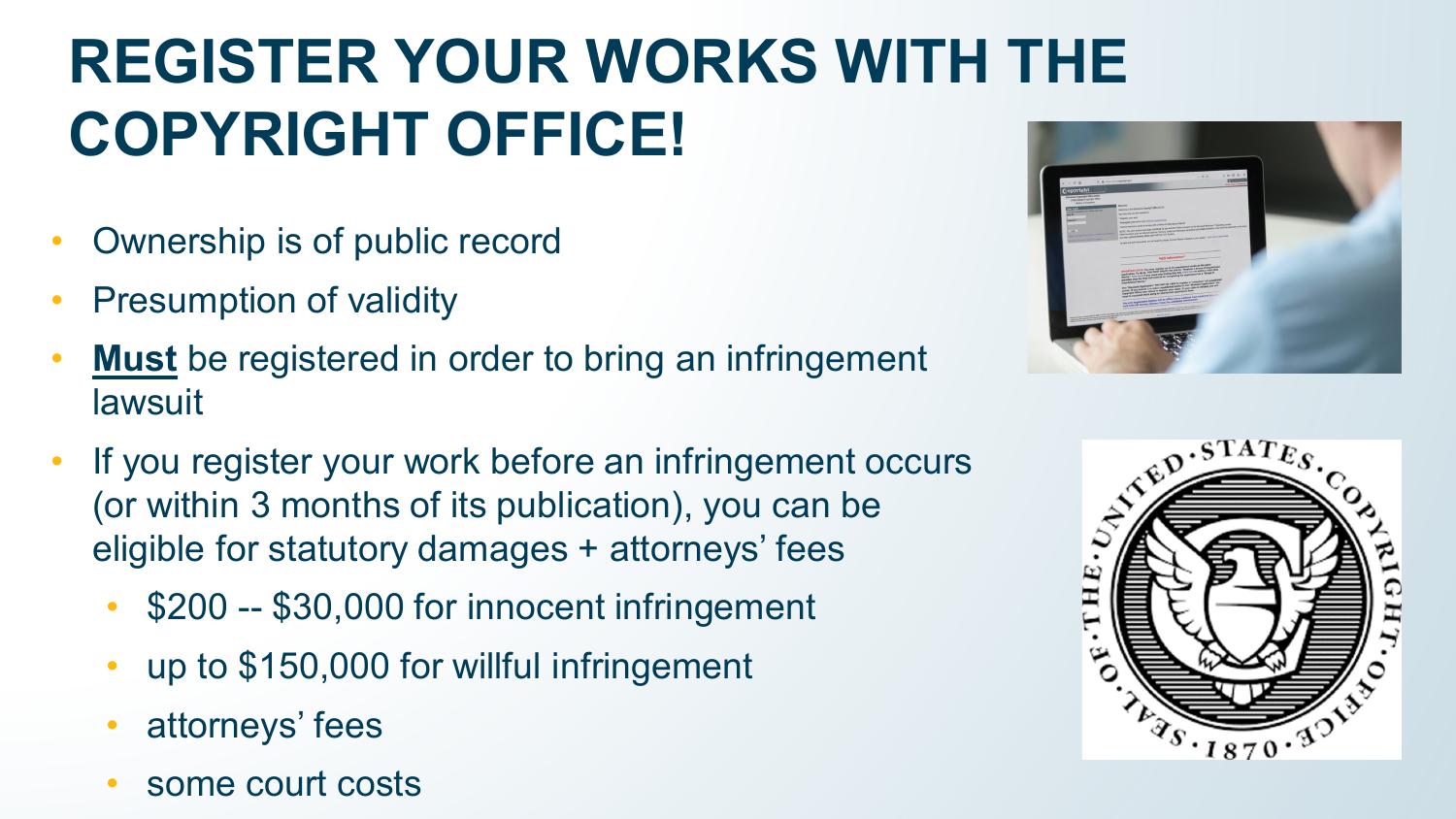### **HOW DO I REGISTER MY WORKS?**

- Go to www.copyright.gov
- ~\$45-85 per application if filed electronically
	- Fees vary based on type of application, how many works are being registered



- Can include multiple works on same application in certain cases
- To find the current application fee schedule, go to <https://www.copyright.gov/about/fees.html>
- To watch application tutorials, go to <https://www.copyright.gov/eco/tutorials.html>